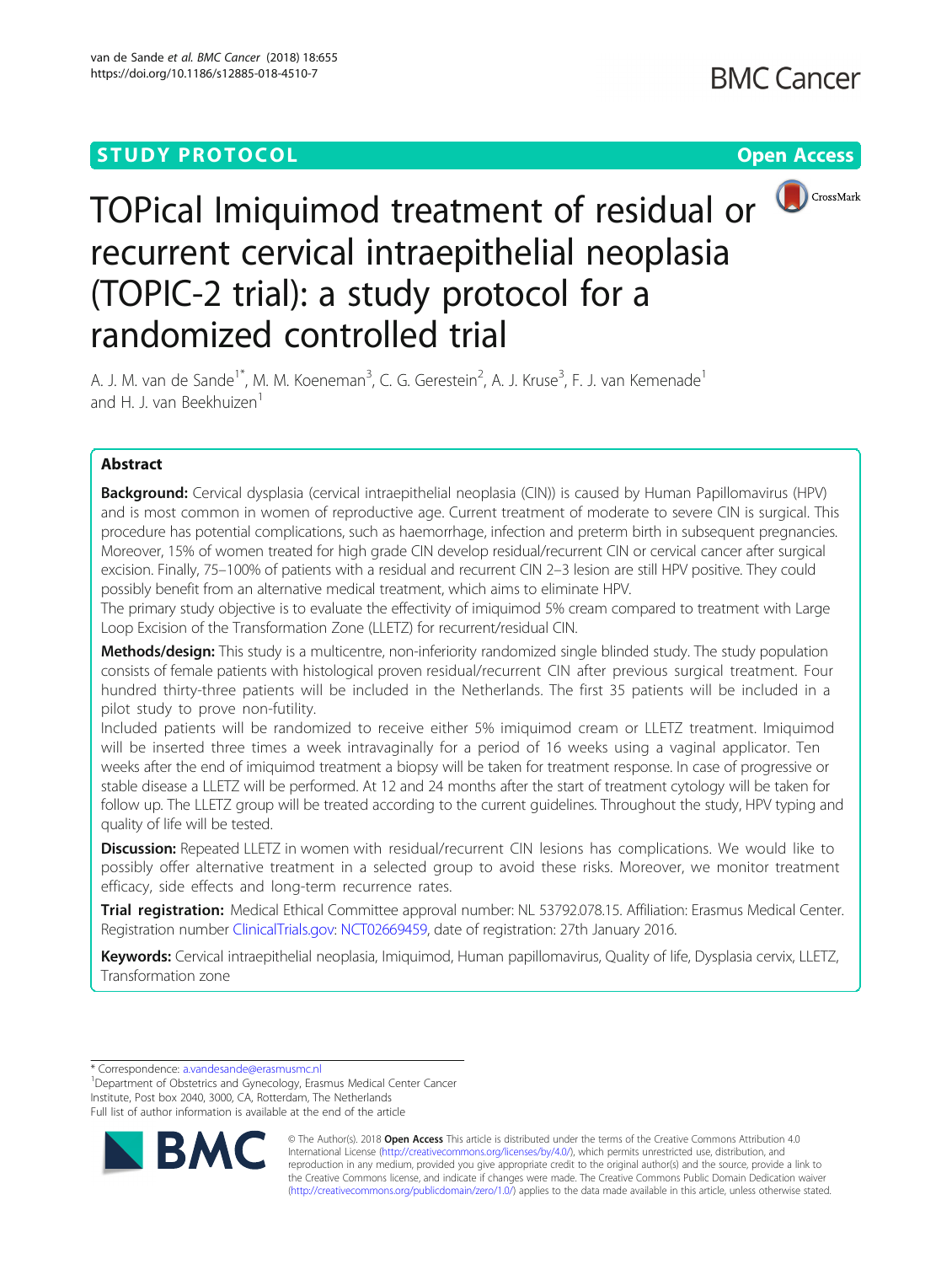#### Background

Cervical dysplasia is caused by Human Papillomavirus (HPV) and is most common in women of reproductive age. Cervical dysplasia is known to be a precancerous stage of cervical cancer, the fourth most common type of cancer worldwide in women [\[1](#page-4-0)]. Treatment of moderate to severe dysplasia is often still surgical and aimed at eliminating the affected part of the transformation zone [[2\]](#page-4-0). There are different type of surgical treatments (Large Loop Excision of the Transformation Zone (LLETZ), knife cone biopsy and laser conisation), the success rate is approximately 90% [\[3](#page-4-0)]. Historically, moderate and severe dysplasia was treated with cold knife biopsy. Nevertheless, with deep cones, hemorrhage, infection and post procedure stenosis were reported [[4\]](#page-4-0). LLETZ seems to be a good alternative. This procedure could be performed under local anesthesia, is cheaper, less painful and seem to have less short and long term morbidity. Risk of residual disease is the same compared to cold knife cone [[5\]](#page-4-0). Therefore, LLETZ is the golden standard for treating cervical dysplasia nowadays.

Still, there is uncertainty about the effects of LLETZ on short and long term in terms of recurrence, fertility and future pregnancy outcomes. Since women diagnosed with CIN are usually at their reproductive age, the effects on future fertility and pregnancy are of concern. Women with a shorter time interval from LLETZ to pregnancy seem to have an increased risk for spontaneous abortion [\[6](#page-4-0)]. Furthermore, a recent study described a higher subfertility rate in patients who underwent cervical surgery [[7\]](#page-4-0) Finally, several studies show a higher risk on preterm delivery and low birth weight [\[6,](#page-4-0) [8](#page-4-0)–[11](#page-5-0)]. Systematic review and meta-analysis reported on LLETZ for CIN confirm an increased rate of preterm delivery (<32wks RR 1.98, 95% CI 1.31–2.98; <28wks RR 2.33, 95% CI 1.84–2.94), premature rupture of the membranes (RR 1.88, 95% CI 1.54–2.29) and low birth weight (< 2500 g RR 2.48, 95% CI 1.75–3.51) [[8,](#page-4-0) [10](#page-4-0)]. One study reported a 10 fold higher risk for preterm deliveries after more than one conisation procedure in women with cervical dysplasia [\[12\]](#page-5-0). The risk of preterm birth could also be related to the volume of the cervical excision [[13](#page-5-0), [14](#page-5-0)]. However this research is performed in patients with one procedure, volume could be the same factor in patients with multiple procedures.

Apart from reproductive arguments there is an ongoing debate on the long-term outcome after treatment with surgical excision. Several studies show a recurrence rate of CIN 2–3 after treatment of 15–22% within 2 years [[15\]](#page-5-0). Margin involvement seemed to be a risk factor for developing residual or recurrent cervical dysplasia [\[15](#page-5-0)]. Moreover, even after adequate treatment and follow up with normal smear results, patients who were treated for cervical intraepithelial dysplasia seem to have an excessive

risk of cervical cancer compared to patients with normal primary smear test results [[16](#page-5-0), [17\]](#page-5-0). This risk is even almost 25 times higher in patients with abnormal smear test results than in patients with normal smear test results after treatment [[18](#page-5-0)]. Recent studies found that most women with residual or recurrent disease test positive for HPV after treatment [\[19,](#page-5-0) [20](#page-5-0)]. Possibly this could be a tool for risk stratification in the follow up after treatment. Moreover, treatment failure could be related to the HPV status. This could raise the question if patients of this specific group could benefit from a non-invasive treatment modality to treat HPV and avoid further surgical treatment.

A potential agent in non-invasive therapy is imiquimod cream. Imiquimod 5% cream is a topical immune response modifier with indirect antiviral and antitumor properties. It is prescribed for HPV-associated genital warts, superficial basal cell carcinoma and actinic keratosis. Studies showed that it is a safe and effective treatment for usual type vulvar intraepithelial neoplasia (VIN), which is pathophysiologically comparable to CIN [[21](#page-5-0)]. Furthermore, imiquimod seems also to be effective in primary CIN lesions [[22](#page-5-0)]. It would also be helpful to determine a model to predict the responders to imiquimod therapy. This could select patients for non-ablative treatment.

The Topic 2 trial is a single blinded, randomized controlled trial with two intervention arms, in which imiquimod treatment is compared to standard treatment by LLETZ in patients with residual/recurrent CIN lesions after previous ablative treatment. The aim of the study is to investigate whether topical applied imiquimod is effective in the treatment of residual and recurrent CIN lesions.

#### Methods

#### Setting and study population

Patients are recruited at the moment in the Erasmus Medical Center, Rotterdam and in the Meander Hospital, Amersfoort, The Netherlands. This takes place at the outpatient clinic of gynecology. When non futility is proven after the pilot study, we intend to carry out a multi-center trial in the future throughout the Netherlands. Patients can be included if they have histologically confirmed residual or recurrent CIN lesions (CIN 1–3) after previous ablative treatment at least 6 months before the current diagnosis and have an age above 18 years. They are excluded if they have adenocarcinoma in situ, a history of (micro-) invasive cancer, hypersensitivity to the substance, immunodeficiency, pregnancy or lactation and insufficient knowledge of the English or Dutch language.

# Study objectives and outcome measures

The primary study objectives are: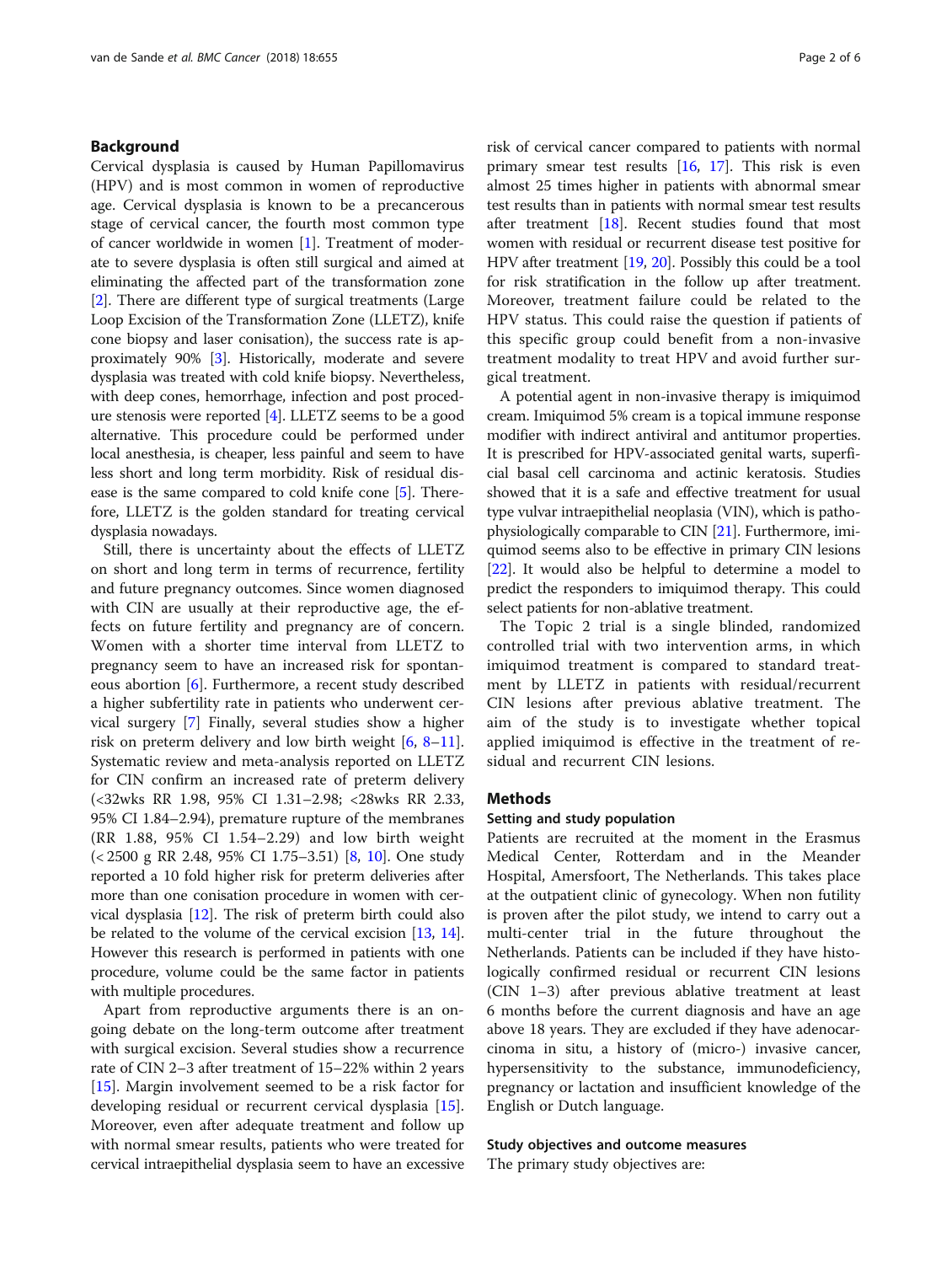1. To evaluate the effectivity of vaginal application of imiquimod 5% in the treatment of recurrent or persistent CIN. The primary outcome measure is reduction to normal cytology of the cervix at 26 weeks after start treatment in imiquimod and LLETZ group.

Secondary study objectives and outcome measures are:

- 1. To evaluate the effectivity of vaginal application of imiquimod 5% in the treatment of recurrent/ residual CIN; reduction to absence of dysplasia in histology at 26 weeks as compared to baseline in the Imiquimod group.
- 2. Evaluate of the effect of treatment on HPV DNA positivity of CIN lesions, by comparison of PCR HPV-DNA detection at cervical biopsies/cytology taken at 0 and 26 weeks.
- 3. Establish the incidence and severity of side effects of LLETZ and imiquimod therapy.
- 4. Review the Quality of life (QoL) in patients at 0 and 20 weeks and after 1 year by the following QoL questionnaires: RAND 36, QLQ-C30 and QLQ-CX24.
- 5. Estimate the long term recurrence rate of CIN lesions measured by reduction to PAP1 by cytology examination at 6, 12 and 24 months after treatment. We will request the first outcome taken by the Dutch screening program for cervical cancer: cytology or HPV status will be obtained.

#### Interventions

Patients will receive verbal and written information about the study procedure. They have to sign an informed consent, where after patients are randomized into the intervention arm or the standard treatment:

- 1. Intervention arm: Imiquimod treatment. Patients in this group have to insert imiquimod 5% cream intravaginally for 16 weeks.
- 2. Standard treatment. A LLETZ procedure is performed according to the current guidelines.

Patients in the imiquimod treatment group will apply imiquimod 5% cream intravaginally during 16 weeks. One sachet contains 12,5 mg of imiquimod and is applied with a vaginal applicator. The application frequency is 3 times a week. Patients get instructions and administer the cream themselves, before bedtime. The patients are advised to take an intravaginal shower with an applicator the next morning in order to remove cream leftovers, followed by an external shower to remove any remains on the vulva. Anti-inflammatory drugs (paracetamol or NSAID) can be used in case of

mild systemic drug-related side effects. If the local or systemic side effects persist or are severe, patients are advised to reduce the frequency of the imiquimod insertion, first twice weekly, subsequently once weekly. Imiquimod treatment is discontinued for maximum of a week in case of persistent side effects. In order to prevent pregnancy, patients are advised to use adequate contraception. Subjects should refrain from vaginal sexual intercourse during the nights that imiquimod is applied until the vaginal shower the next morning. After 10 weeks a colposcopy is performed to rule out disease progression. Biopsies are only performed in case of suspicion of invasive disease.

In the standard treatment group, patients will undergo a LLETZ procedure within 4 weeks after the diagnosis. Excision of macroscopic lesions and the transformation zone will be achieved by a monopolar loop electrode, preferably under local anaesthesia.

Treatment efficacy is evaluated at 26 weeks follow-up for both groups. The Imiquimod group will have a Pap smear and a colposcopy with diagnostic biopsies. Biopsies are performed at the initial CIN lesion site and at any other suspect site, with a minimum of two. In case of persistent or progressive disease, surgical excision is performed. The LLETZ group will have follow-up with cervical smears at 6, 12 and 24 months according to the current guidelines.

This study protocol is almost identical to the TopIC-2 study, which is from the same study group. The TopIC-1 study studies the treatment of primary high grade CIN lesions with imiquimod or LLETZ procedure [\[22](#page-5-0)].

#### Sample size calculation

The regression rate of a second LLETZ procedure is estimated 63% in a retrospective cohort (data not published). The regression rate of CIN lesions after treatment with imiquimod was based upon the only study reporting on the regression rate after 16 weeks of imiquimod therapy of primary CIN. This study showed a regression rate of 73% in patients with primary CIN lesions [\[23](#page-5-0)]. Since the effect could be lower in patients with residual or persistent CIN, we estimated the regression rate to be 60%.

To calculate the required sample size in this two-proportions non-inferiority trial we assume that the probability of regression is 63% for the standard (LLETZ procedure) while it is 60% after treatment with imiquimod.

Using a non-inferiority margin of 10% for the difference in proportions and a significance level (alpha) of 5%, a sample size of 174 per group is required to obtain a power of at least 80%. Allowing for 20% loss to follow-up the total required sample size is 433.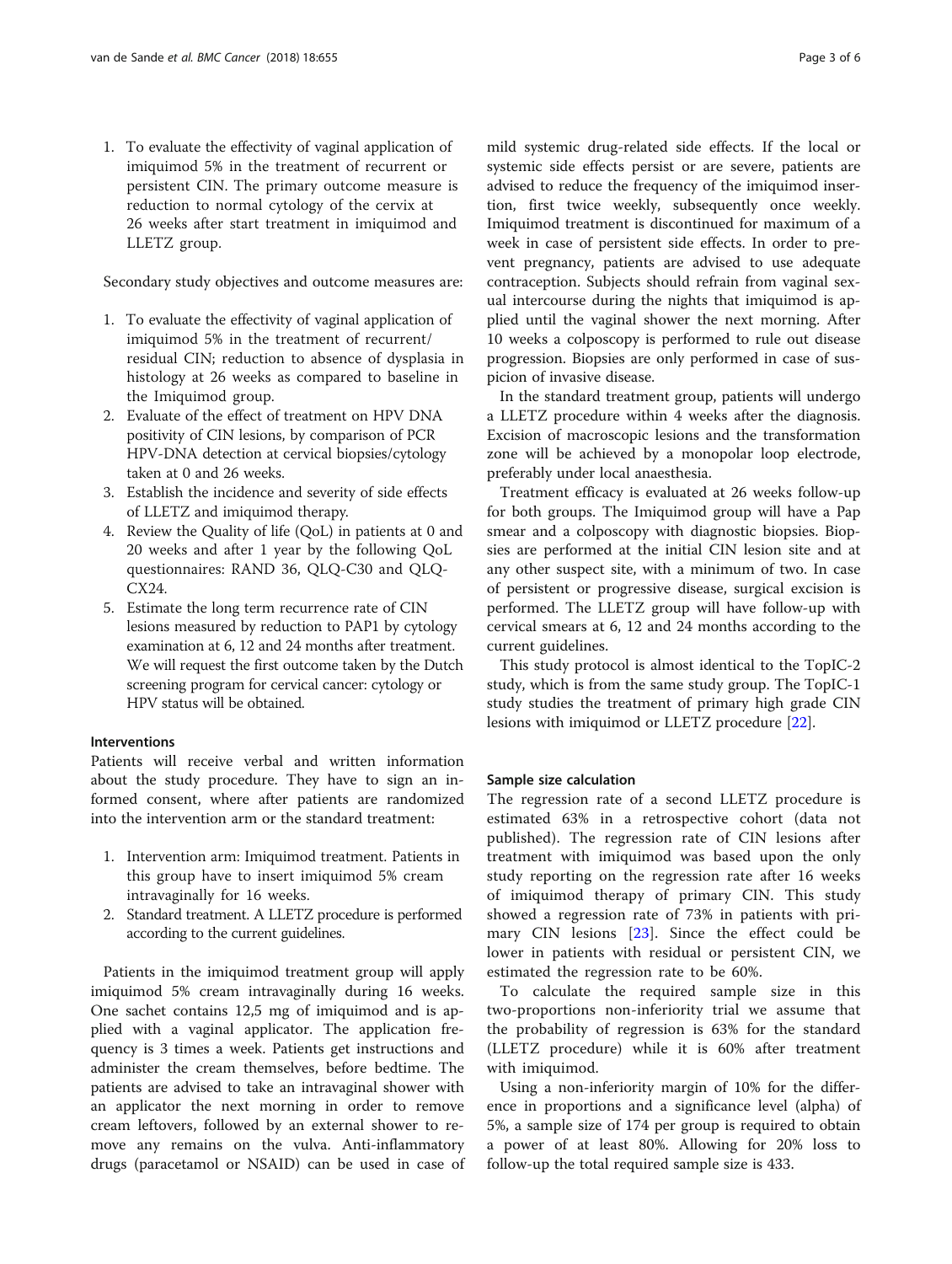Because the uncertainty in the assumptions an interim analysis for futility will be performed by the Data Monitoring Committee (DMC) as soon as the primary outcome is available for 35 patients. This interim analysis is based on predictive power. That is the predicted probability of being able to prove non-inferiority given the results at the interim analysis. When the predictive power at this point is below 20% the trial will be stopped due to futility. Of course the DMC can always stop the trial due to safety concerns. The trial will never be stopped prematurely for efficacy so no alpha-adjustment is made.

#### Randomization

Randomization is performed by use of a computerized randomization tool, to prevent selection and allocation bias.

#### Blinding

The study is single blinded: the pathologists evaluating cytological and histological samples are blinded with respect to the intervention.

#### Data collection

The coded data will be stored both on paper and in an electronic database. A digital case report form (e-CRF) is used. The data is accessible only to the principal and coordinating investigator. The following data are recorded:

### Baseline (all patients)

- Patient characteristics: age, medical history, desire to have children, smoking, sexual behaviour.
- HPV genotype
- Quality of life for both treatment groups.

#### 6 weeks follow-up

- Adverse effects of imiquimod treatment: patient reported side effects and side effects noticed at clinical investigation.
- Adverse effects of LLETZ treatment: patient reported side effects.

#### 10 weeks follow-up

- Treatment compliance: amount of applied doses of imiquimod for the imiquimod group.
- Adverse effects of imiquimod treatment: patients reported side effects and side effects noticed at clinical investigation.
- Colposcopy with biopsies to determine progressive or invasive disease in the imiquimod group.

#### 16 weeks follow-up

– Adverse effects of imiquimod treatment: patient reported side effects and side effects noticed at clinical investigation.

## 26 weeks follow-up

#### Imiquimod group

- Cervical cytology and HPV genotype.
- Quality of life
- Determination of grade of cervical dysplasia
- Treatment compliance: amount of applied doses of imiquimod.
- Adverse effects of imiquimod treatment: patients reported side effects and side effects noticed at clinical investigation.

### LLETZ group

- Cervical cytology and HPV genotype.
- Quality of life
- With abnormal PAP smear, determination of grade of cervical dysplasia.

#### 12 and 24 months follow-up

– Cervical cytology outcomes for all treatment groups, including HPV genotyping.

#### Statistical methods

Analysis will be done according to the intention to treat principle and the non-inferiority principle to show that imiquimod is not worse than an existing treatment (LLETZ). To investigate efficacy we will perform a per protocol analysis (although this is not the primary outcome of the study). The primary outcome is the difference between the probability of regression in the LLETZ and the imiquimod arms. The expected difference (LLETZ-imiquimod) will be calculated together with the 95% Aggresti confidence interval. If the upper bound of the interval lies below the non-inferiority margin of 10% non-inferiority of the imiquimod treatment is assumed to be proved. Logistic analysis of potential confounders (age at diagnosis, CIN grade, number of previous treatments, smoking, HPV-subtype) will be performed. Analysis will be based on intention to treat protocol.

The prevalence and severity of side effects of imiquimod and LLETZ treatment, as documented according to Common Terminology Criteria for Adverse Events guidelines, will be presented as proportions and means with 95% confidence intervals. Differences in the rates of overall side-effects and severe side-effects between the imiquimod and LLETZ groups will be tested with a chi-square test. Disease recurrence rates, defined by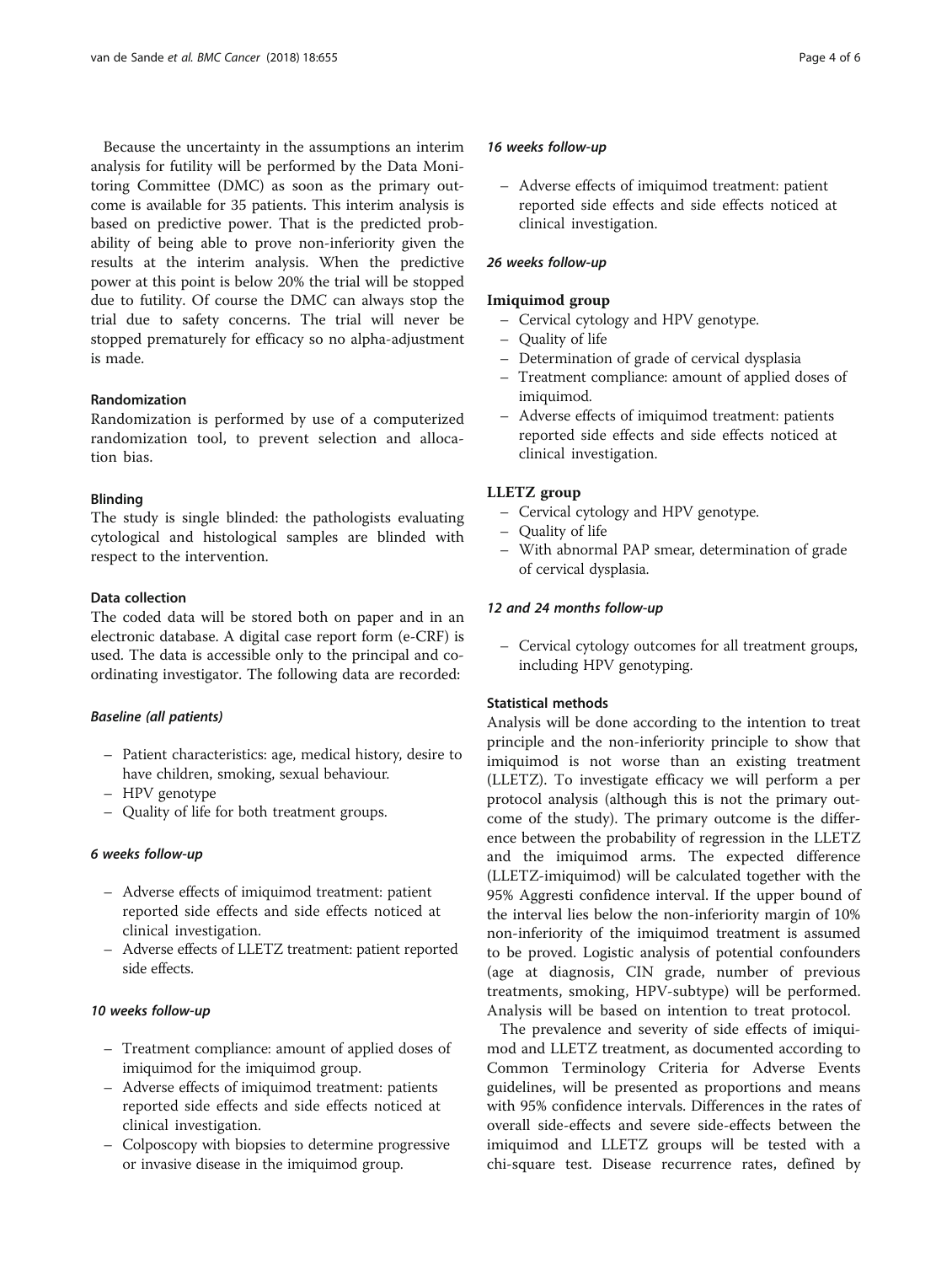<span id="page-4-0"></span>abnormal cervical cytology, after 6, 12 and 24 months will be evaluated in adequately treated patients by use of multiple logistic regression analysis, after adjustment for age at diagnosis, CIN grade, smoking sexual behavior and HPV subtype.

#### Withdrawal of individual subjects and replacement

A study subject can stop the study at any time without explanation, this will have no consequences. The investigator can decide to withdraw a subject from the study for urgent medical reasons, non-compliance with the study procedures or pregnancy. There will be no replacement for withdrawn individuals. In principal a LLETZ will be performed, since this is still the standard treatment for patients with recurrent or persistent CIN lesions.

#### Ethical considerations and dissemination

The standards outlined in the Declaration of Helsinki are guidelines for the study. Before the start of the study there was approval of the ethics committee. There is a data management safety board throughout the study. We will record adverse events and reported them to local protocol. We will be offering the study results for publication in international medical journals. If the subject agreed on this, study results will be communicated to trial participants by mail.

#### **Discussion**

The development of a non-surgical treatment modality for residual and recurrent CIN lesions will lower the amount of LLETZ procedures for this indication and complications as a result of surgical intervention. Evidence shows that 15–22% of high-grade CIN lesions will persist or recur after 2 years and that patients after treatment for high grade CIN lesions will remain at higher risk for cervical cancer in the future. Based on earlier studies, we hypothesize that at least 50% of patients with high grade CIN will benefit from immunotherapy with imiquimod. The current study aims to test the treatment effectivity, while also assessing the clinical applicability of imiquimod treatment by documentation of side effects and quality of life associated with treatment.

#### Abbreviations

CIN: Cervical Intraepithelial Neoplasia; HPV: Human Papillomavirus; LLETZ: Large Loop Excision of the Transformation Zone; VIN: Vulvar Intraepithelial Neoplasia

#### Funding

The study is funded by the department of obstetrics and gynaecology of the Erasmus Medical Center. The department has no role in the design of the study and collection, analysis, and interpretation of data and in writing the manuscript.

#### Availability of data and materials

Data supporting the findings of this study are available from the corresponding author.

#### Authors' contributions

The conception of the study was initiated by AvdS. AvdS and HvB designed the study. FvK contributed to the parts concerning pathology procedures. The study design was revised by MK, AK and CG, after which several alterations and additions were made. MvdS, MK, CG, AK and HvB will be responsible for data collection. Data analysis will be performed by MvdS and HB. MvdS and HvB drafted the current manuscript. All other authors revised the manuscript critically and agree with publication of the contents.

#### Ethics approval and consent to participate

The medical ethical committee of the Erasmus Medical Centre has approved the study protocol (NL 53792.078.15). The TopIC-2 study is registered at [clinicaltrials.gov](http://clinicaltrials.gov) (NCT02669459), date of registration 27th January 2017. Prior to registration written informed consent will be obtained in all patients. Currently we are recruiting patients in the Erasmus Medical center and Meander Hospital in Amersfoort, the Netherlands. For both hospital medical ethical approval was obtained.

#### Competing interests

The authors declare that they have no competing interests.

#### Publisher's Note

Springer Nature remains neutral with regard to jurisdictional claims in published maps and institutional affiliations.

#### Author details

<sup>1</sup>Department of Obstetrics and Gynecology, Erasmus Medical Center Cancer Institute, Post box 2040, 3000, CA, Rotterdam, The Netherlands. <sup>2</sup>Department of Obstetrics and Gynecology, Meander Medical Center, Amersfoort, The Netherlands. <sup>3</sup> Department of Obstetrics and Gynecology, Maastricht University Medical Center, Maastricht, The Netherlands.

#### Received: 8 January 2017 Accepted: 16 May 2018 Published online: 15 June 2018

#### References

- 1. Ferlay J, Soerjomataram I, Dikshit R, Eser S, Mathers C, Rebelo M, Parkin DM, Forman D, Bray F. Cancer incidence and mortality worldwide: sources, methods and major patterns in GLOBOCAN 2012. Int J Cancer. 2015; 136(5):E359–86.
- 2. Wright TC Jr, Gagnon S, Richart RM, Ferenczy A. Treatment of cervical intraepithelial neoplasia using the loop electrosurgical excision procedure. Obstet Gynecol. 1992;79(2):173–8.
- 3. Martin-Hirsch PL, Paraskevaidis E, Kitchener H. Surgery for cervical intraepithelial neoplasia. Cochrane Database Syst Rev. 2000;2:CD001318.
- 4. Luesley DM, McCrum A, Terry PB, Wade-Evans T, Nicholson HO, Mylotte MJ, Emens JM, Jordan JA. Complications of cone biopsy related to the dimensions of the cone and the influence of prior colposcopic assessment. Br J Obstet Gynaecol. 1985;92(2):158–64.
- 5. Sadek AL. Needle excision of the transformation zone: a new method for treatment of cervical intraepithelial neoplasia. Am J Obstet Gynecol. 2000; 182(4):866–71.
- 6. Conner SN, Cahill AG, Tuuli MG, Stamilio DM, Odibo AO, Roehl KA, Macones GA. Interval from loop electrosurgical excision procedure to pregnancy and pregnancy outcomes. Obstet Gynecol. 2013;122(6):1154–9.
- 7. Spracklen CN, Harland KK, Stegmann BJ, Saftlas AF. Cervical surgery for cervical intraepithelial neoplasia and prolonged time to conception of a live birth: a case-control study. BJOG. 2013;120(8):960–5.
- 8. Jin G, LanLan Z, Li C, Dan Z. Pregnancy outcome following loop electrosurgical excision procedure (LEEP) a systematic review and meta-analysis. Arch Gynecol Obstet. 2014;289(1):85–99.
- 9. Bevis KS, Biggio JR. Cervical conization and the risk of preterm delivery. Am J Obstet Gynecol. 2011;205(1):19–27.
- 10. Kyrgiou M, Koliopoulos G, Martin-Hirsch P, Arbyn M, Prendiville W, Paraskevaidis E. Obstetric outcomes after conservative treatment for intraepithelial or early invasive cervical lesions: systematic review and meta-analysis. Lancet. 2006;367(9509):489–98.